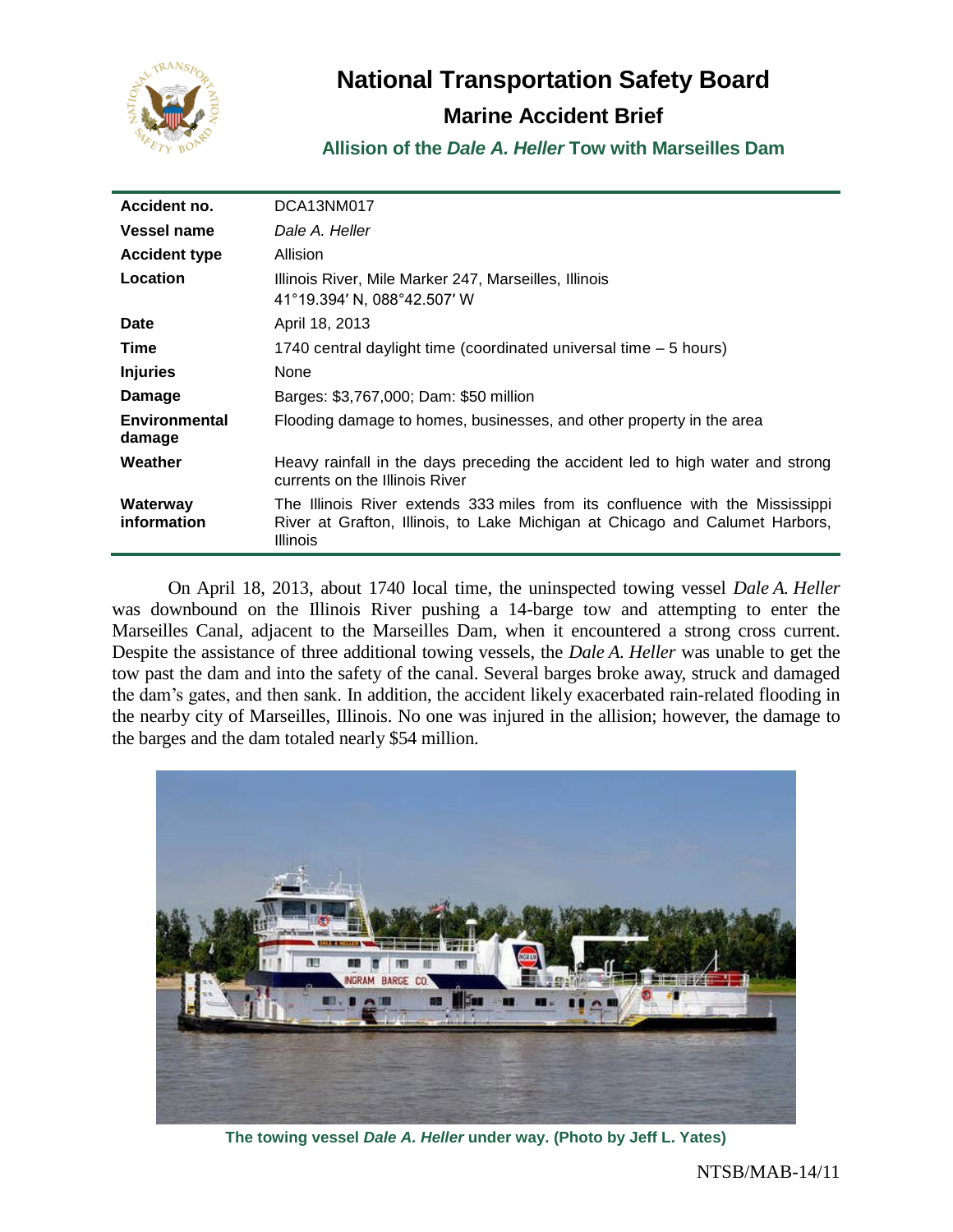The Marseilles Lock and Dam complex is located on the Illinois River between mile markers 245.5 and 247. The dam spans from the river's north bank to Bells Island. The lock is located about a mile and a half downstream (to the west) and is accessed via the Marseilles Canal, located between Bells Island and the river's south bank. The approach to the canal is separated from the dam by a line of five concrete pilings.



**View of the Marseilles Lock (on the left, circled in red) and Dam (on the right, circled in blue). (Background by Google Earth) Inset in the image is the city of Marseille's location on an outline of the United States; the city is located about 80 miles southwest of Chicago, Illinois.**



**The allision site at the Marseilles Dam. The five protective concrete pilings separate the dam and the approach to the Marseilles Canal. The overlaid blue arrow shows the intended path of the**  *Dale A. Heller* **tow into the canal. (Background by Google Earth)**

The Marseilles Dam is a fixed, gated-concrete, gravity dam. The dam is 598.5 feet long with eight submersible Tainter gates (60 feet wide by 16 feet high). The gates were remotely controlled by the US Army Corps of Engineers (the Corps) lockmaster at the Marseilles Lock control station. Each gate could be individually raised from a fully closed position (no water passing through) to fully open, at which point the bottom of the gate would be vertically raised 9 feet from the closed position. The amount of water flowing through the dam would be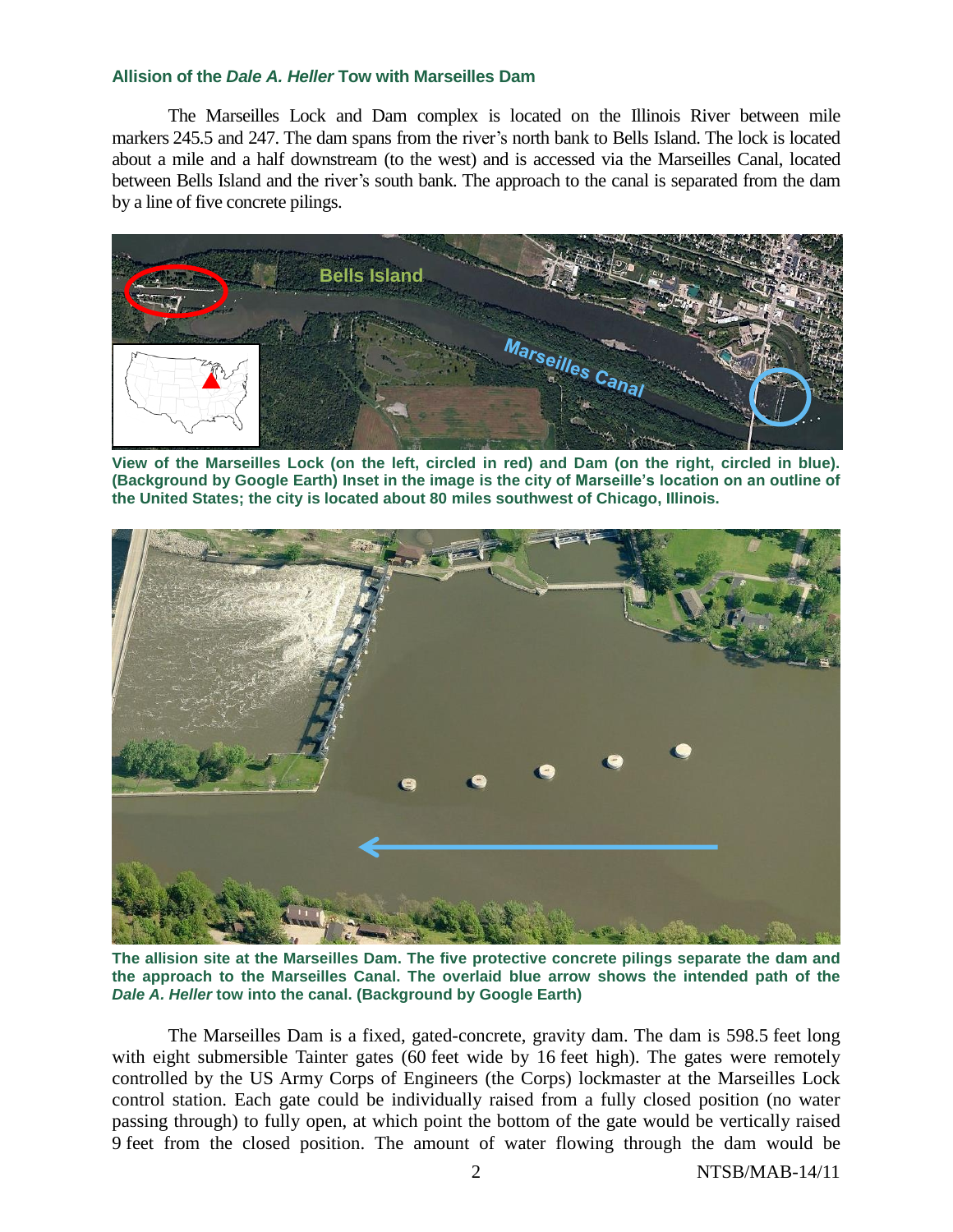communicated to mariners in the following way: If all eight gates were open 3 feet, the lockmaster would say that 24 feet of gate was open (8 times 3 feet). When fully open, the Marseilles Dam would have 72 feet of open gate. Based on how much water the lockmaster was allowing to go through the dam, vessel operators could estimate the amount of cross current in the approach to the Marseilles Canal (the more water through the dam, the stronger the cross current).

During the week of April 15–19, 2013, large amounts of rain fell across central and southeast Illinois due to a slow-moving storm system. Rainfall during this time totaled between 5 and 7 inches along and west of the Illinois River. Most of the rain fell in a relatively short time period, from Wednesday, April 17 through Thursday, April 18. Because of already wet soil conditions, the excessive rainfall led to widespread flooding and nearly every river in the area exceeded flood stage. The Illinois River experienced record flooding on April 18.

The *Dale A. Heller* arrived above and east of the Marseilles Dam on April 17 about 0710. The towing vessel was pushing 14 barges; 13 carried various bulk cargo, and one barge was empty. That morning, the Marseilles Dam had 22.5 feet of open gate. The river was rising and additional rain was forecasted, so the *Dale A. Heller* held up about 0.75 mile above the dam to wait for better conditions. Several hours later, about 2033 on April 17, another towing vessel, the *Loyd Murphy*, was pushing 15 barges upriver and decided to hold up alongside the *Dale A. Heller* because of the difficult river conditions. While the two vessels waited, a large amount of rain caused a rapid rise in the river. The next day, April 18, both vessels began having trouble holding their positions because of the increasing current, and the captains were concerned as the river was expected to continue to rise. A nearby mooring was located to hold the *Loyd Murphy*'s tow, but there was not enough room for both tows. By midafternoon, the lockmaster had 66 feet of open gate on the dam, and the *Dale A. Heller* tow was experiencing increased difficulty holding its position.

About the same time, 1400 on April 18, the River Industry Action Committee and Illinois River Carriers Association held a conference call to discuss the deteriorating river conditions from the heavy rainfall. The call included personnel from the Coast Guard, the Corps, and other industry stakeholders. During the call, the group was notified of the developing emergency situation involving the *Dale A. Heller* tow*.* No immediate location was available to tie up the tow, and the water levels were expected to rise further still.

After discussing different options, the group decided to move the *Dale A. Heller* tow west into the Marseilles Canal, as it would provide a safe haven from the rough waters. However, the group was concerned about outdraft<sup>1</sup> at the approach to the canal caused by heavy water flow through the Marseilles Dam. According to the Coast Guard representative on the conference call, to mitigate the risk involved with the outdraft, the group decided that the towing vessel *Loyd Murphy* and two Corps towing vessels, the *City of Ottawa* and the *Creve Coeur*, would assist the *Dale A. Heller* on the approach to the canal. The lockmaster said that he could temporarily reduce the water flow at the dam and proposed closing 16 feet of gate as the *Dale A. Heller* tow

 $\overline{a}$ 

<sup>&</sup>lt;sup>1</sup> An outdraft is a current that moves across a lock or channel entrance toward a dam, and is caused by water flowing through the dam.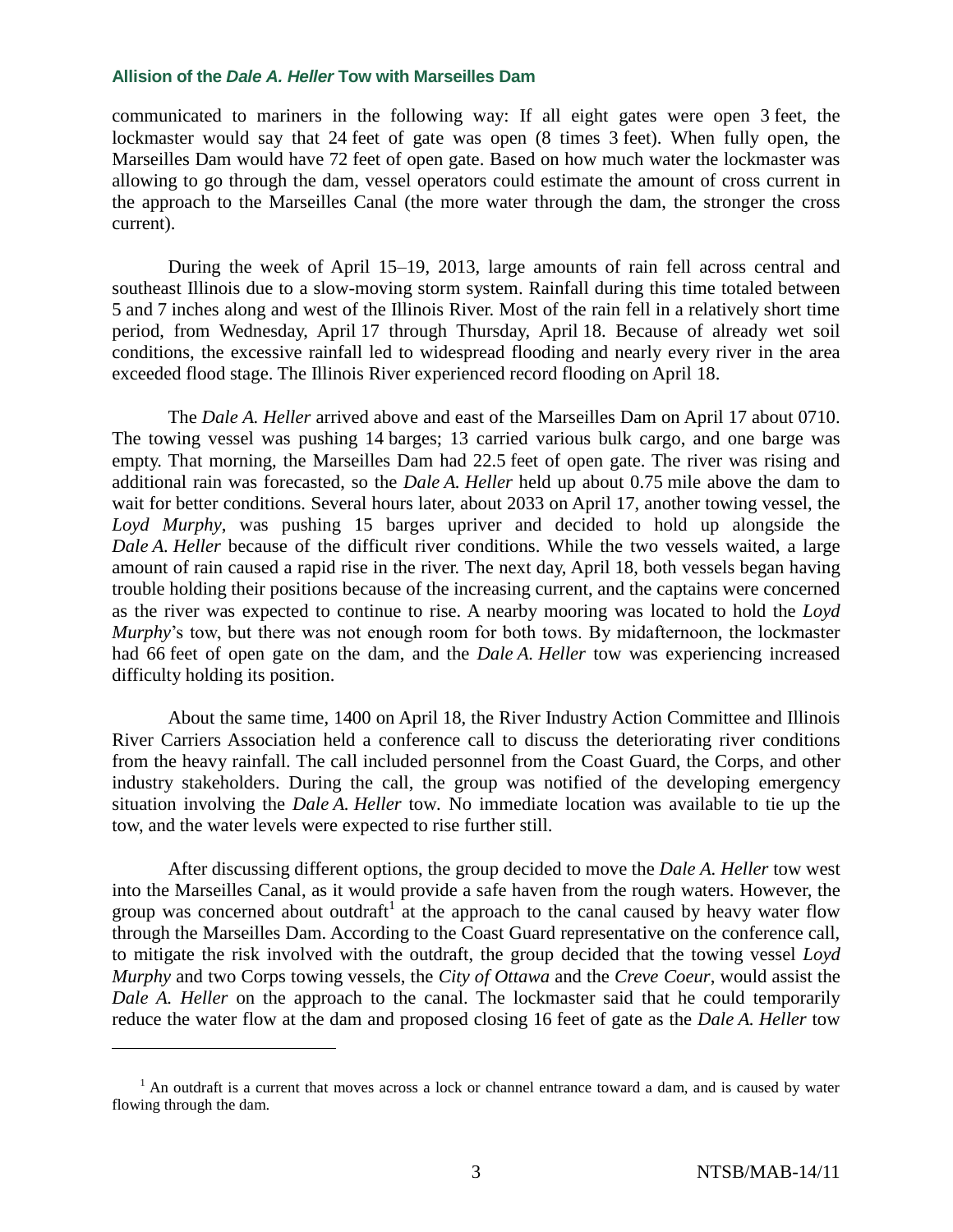moved toward the canal. That setting would be maintained for the shortest time possible to reduce the risk of flooding to the city of Marseilles. Closing 16 feet of gate would have resulted in the dam having 50 feet of gate open.

A number of parties on the conference call misunderstood the lockmaster and believed that only 16 feet of gate would be open. This information was also conveyed to the towing vessel captains. The *Dale A. Heller* captain later told investigators that he would not have attempted the move into the Marseilles Canal had he known that the dam had more than 16 feet of open gate (and that, in fact, 50 feet of gate was open).

About 1530, the captains of the *Dale A. Heller*, *Loyd Murphy*, *Cody Boyd* (another towing vessel that later held the *Loyd Murphy*'s tow at the mooring), and the *City of Ottawa* held a captains' meeting on board the *City of Ottawa* to discuss the plan. About 1700, after securing the *Loyd Murphy*'s tow to the nearby mooring, the vessel crews began assisting the *Dale A. Heller* tow in getting under way. The *Creve Coeur* was positioned on the forward starboard side, perpendicularly to the direction of the tow; the *Loyd Murphy* on the starboard quarter, also perpendicularly; the *City of Ottawa* at the head; and the *Dale A. Heller* at the aft end. A Corps crane supervisor was on board the *Loyd Murphy* to provide a direct communications link to the lockmaster.



**Diagram showing the approximate positioning of the four towing vessels and the 14 barges, as the vessel crews attempted to move the** *Dale A. Heller* **tow into the Marseilles Canal.**

About 1703, the lockmaster began closing the gates from 66 feet open to 50 feet open. About 1718, as the *Dale A. Heller* and the assisting vessels were moving the tow toward the canal, the Corps crane supervisor on board the *Loyd Murphy* noticed that the water level had risen quickly and was in danger of breaching the levee and flooding the city of Marseilles. He discussed this with the *Loyd Murphy* captain and they agreed that the gates should be opened back up by 8 feet (to 58 feet open), and communicated this to the other vessel crews. However, instead of following through on that agreement, about 1720, the lockmaster began opening the gates to their original position of 66 feet open.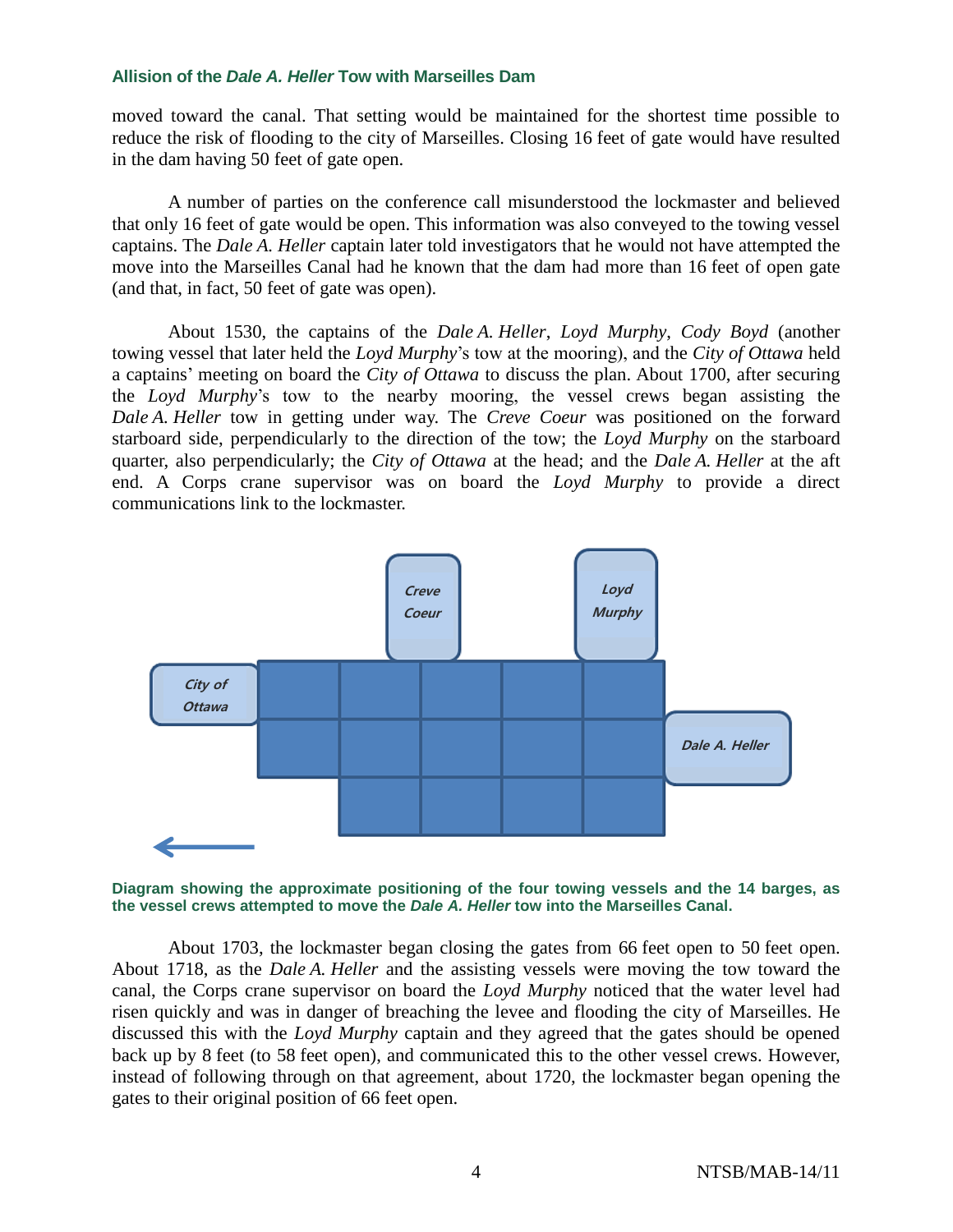About 1733, as the head of the tow entered the Marseilles Canal, the outdraft at the dam began pulling the tow toward the dam. The Corps crane supervisor called the lockmaster and directed him to close all gates, but it was too late. About 1734, the lead barge on the starboard side allided with the concrete retaining wall on Bells Island, causing several barges to break loose. The tow continued to be pulled toward the dam, and one of the remaining barges allided with one of the dam's protective concrete pilings, causing additional barges to break away. The *Dale A. Heller* tow eventually lost all 14 barges; seven of them ended up against the dam, and four of those sank. The remaining seven barges were corralled and moved into the Marseilles Canal.

Two of the barges were later determined to be a total loss. Five other barges were damaged but still operative. Damage related to the barges and the loss of their cargo totaled \$3,767,000. The Marseilles Dam sustained extensive damage in the allision. Gates 2 and 3 were rendered inoperative, while gates 4, 5, and 6 were less damaged and still operative. The total damage to the Marseilles Dam was estimated at between \$40 million and \$50 million. In addition, flooding in the city of Marseilles caused extensive damage to homes, businesses, and other property. Although the town may have flooded even if the allision had not occurred, the damage caused by the barge strikes likely exacerbated the flooding.



**The Marseilles Dam after the barges broke away. Several barges can be seen pushing against the dam. The city of Marseilles, seen in the top right of the photo, flooded. (Photo by the Coast Guard)**

## **Probable Cause**

The National Transportation Safety Board determines that the probable cause of the allision of the *Dale A. Heller* tow with the Marseilles Dam was the decision by all involved parties to proceed with the passage of the tow during a period of record-high water and significant risk. Contributing to the accident was the failure of the Marseilles Dam lockmaster and the *Dale A. Heller* captain to communicate effectively about the actual positioning of the dam's gates before and during the transit.